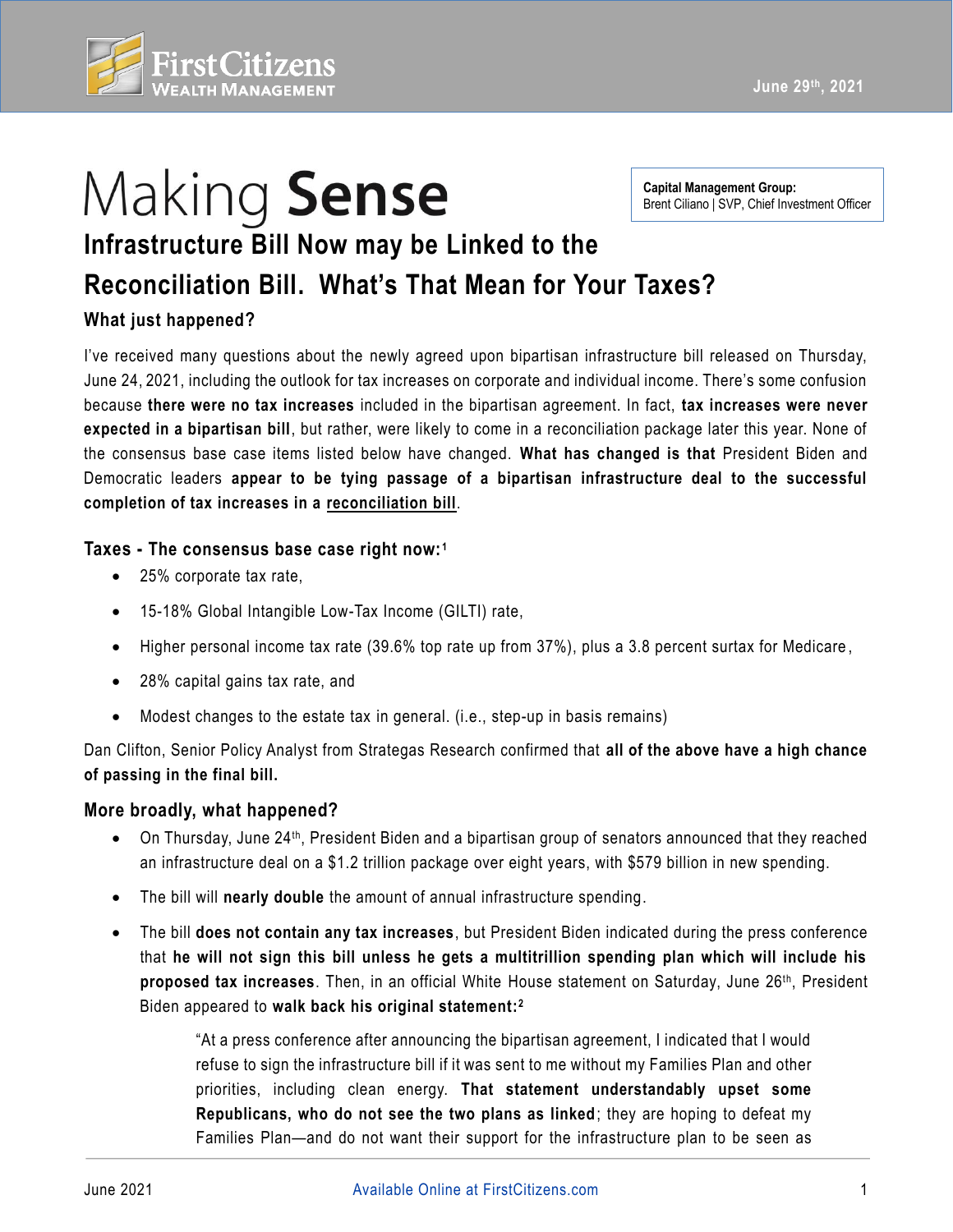

 aiding passage of the Families Plan. **My comments also created the impression that I was issuing a veto threat on the very plan I had just agreed to, which was certainly not my intent**."

- The **actual passing of this bill will likely be a complicated and politically fraught** process that will take time.
- Progressive **Democrats were opposed to the smaller bipartisan deal**, likely out of fear that passage would reduce the appetite for other spending priorities on social policy and for tax i ncreases. President Biden and senior Democratic leaders are now making passage of any bipartisan infrastructure deal **contingent on moderate Democrats also voting for trillions in new spending and taxes at the same time**.
- • There were **some significant differences in the statements made by senior Democratic leaders**, namely:**<sup>3</sup>**
	- $\circ$  Senate Majority Leader Chuck Schumer seems to imply he will move an infrastructure deal once a budget passes through Congress.
	- o House Speaker Nancy Pelosi said she is not moving the infrastructure portion until a full reconciliation package also passes through Congress.
	- o Regardless, Democrats are about to prepare a multitrillion dollar budget in the month of July. For anyone who thought the Administration's agenda was on ice, it's about to ramp up in a meaningful way.

#### **What does the bill cover and not cover?**

Below is a comparison of both the bipartisan Senate plan vs. the Biden Administration's proposal. (Figure 1)  $^2$ 



Figure 1